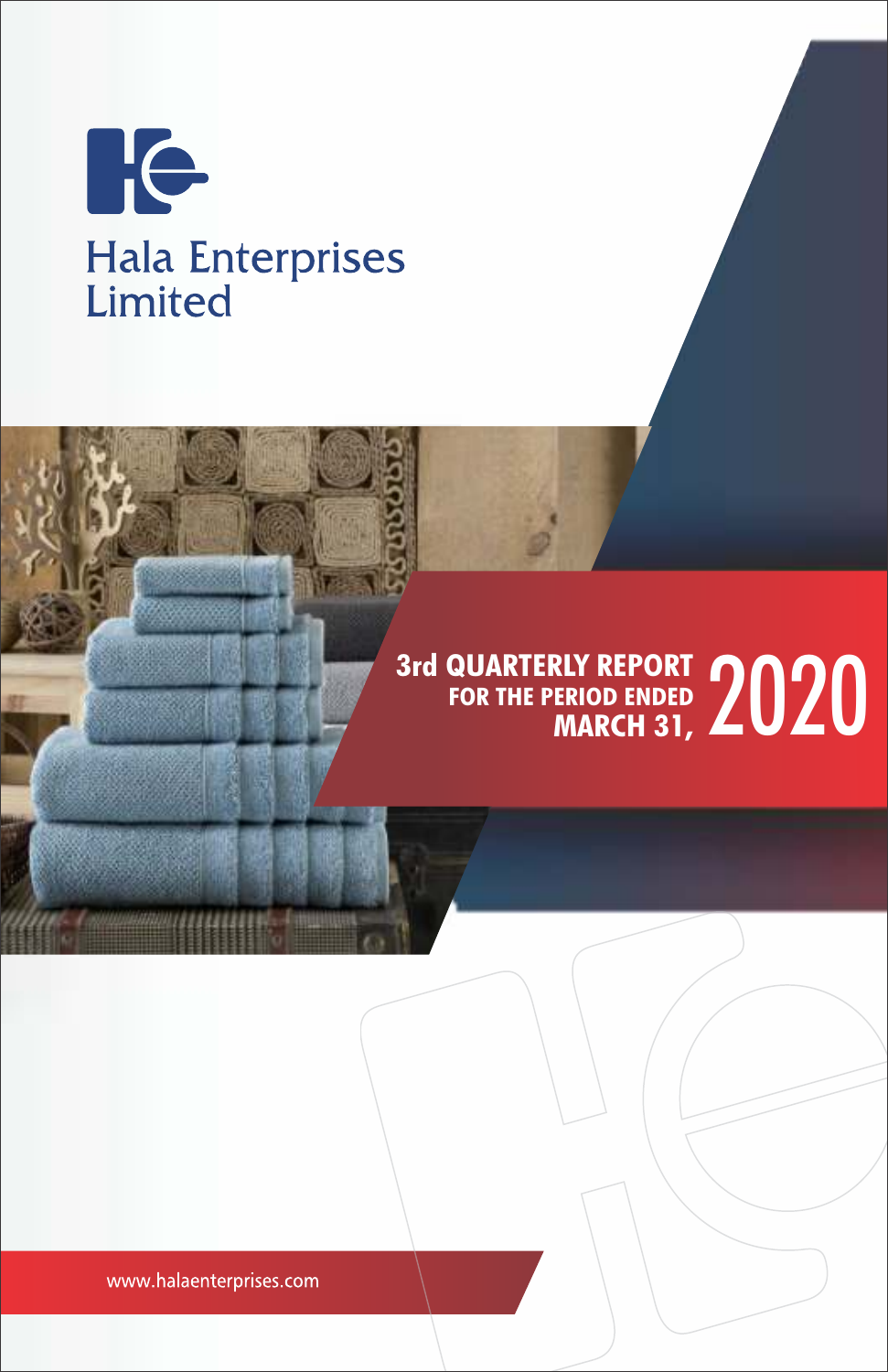# **CONTENTS**

| Company Information                                 | 2       |
|-----------------------------------------------------|---------|
| Director's Review Report                            | 3       |
| Condensed Interim Statement of Financial Position   | $4 - 5$ |
| Condensed Interim Statement of Profit or Loss       | 6       |
| Condensed Interim Statement of Comprehensive Income | 7       |
| Condensed Interim Statement of Cash Flows           | 8       |
| Condensed Interim Statement of Changes in Equity    | 9       |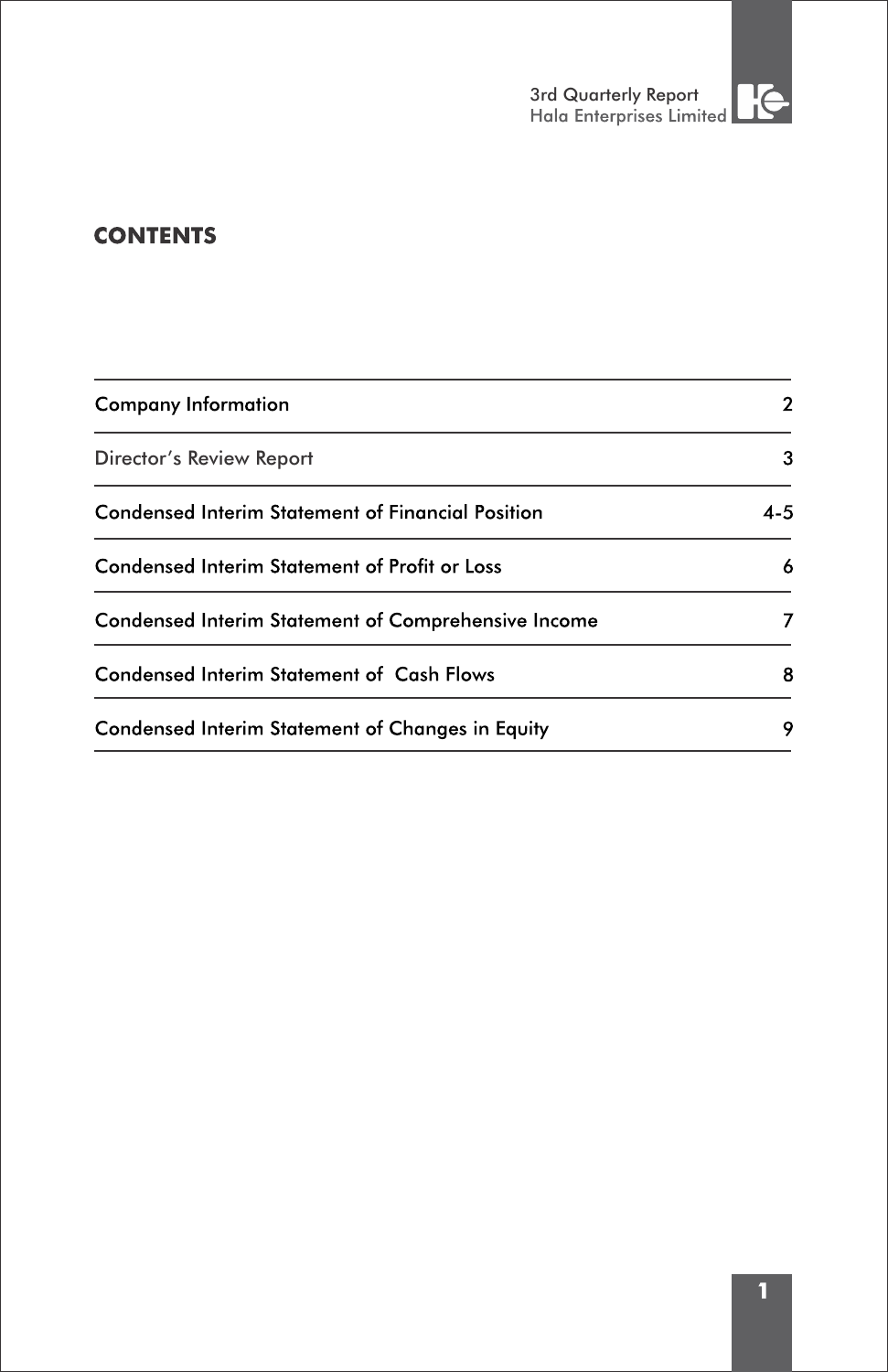

# **COMPANY INFORMATION**

| <b>BOARD OF DIRECTORS</b>                                    | Mr. Tahir Jahangir<br>Mr. Jillani Jahangir<br>Mrs. Munizae Jahangir<br>Mrs. Sulema Jahangir<br>Mr. Rashid Ahmad Khan<br>Mrs. Myra Husain Qureshi<br>Mr. Abdul Munaf            | Chairman/Non Executive Director<br><b>Chief Executive Officer</b><br>Non-Executive Director<br>Non-Executive Director<br>Independent Director<br>Non-Executive Director<br><b>Executive Director</b> |  |  |
|--------------------------------------------------------------|--------------------------------------------------------------------------------------------------------------------------------------------------------------------------------|------------------------------------------------------------------------------------------------------------------------------------------------------------------------------------------------------|--|--|
| <b>AUDIT COMMITTEE</b>                                       | Mr. Rashid Ahmad Khan<br>Mrs. Munizae Jahanair<br>Mrs. Sulema Jahangir                                                                                                         | Chairman/Member<br>Member<br>Member                                                                                                                                                                  |  |  |
| <b>HUMAN RESOURCE &amp;</b><br><b>REMUNERATION COMMITTEE</b> | Mr. Rashid Ahmad Khan<br>Mr. Jillani Jahangir<br>Mrs. Munizae Jahangir<br>Mrs. Sulema Jahangir                                                                                 | Chairman/Member<br>Member<br>Member<br>Member                                                                                                                                                        |  |  |
| <b>CHIEF FINANCIAL OFFICER</b>                               | Mr. Abdul Munaf                                                                                                                                                                |                                                                                                                                                                                                      |  |  |
| <b>COMPANY SECRETARY</b>                                     | Muhammad Mushtaq Saeed Iqbal                                                                                                                                                   |                                                                                                                                                                                                      |  |  |
| <b>AUDITORS</b>                                              | M/s. Malik Haroon Shahid Safder & Co.<br><b>Chartered Accountants</b>                                                                                                          |                                                                                                                                                                                                      |  |  |
| <b>LEGAL ADVISORS</b>                                        | A.G.H.S Law Associates                                                                                                                                                         |                                                                                                                                                                                                      |  |  |
| <b>BANKERS</b>                                               | <b>J.S Bank Limited</b><br><b>Faysal Bank Limited</b><br>Askari Bank Limited<br><b>MCB Bank Limited</b>                                                                        |                                                                                                                                                                                                      |  |  |
| <b>REGISTERED OFFICE/WORKS</b>                               | Factory Premises, 17.5 KM Sheikhupura Road,<br>Lahore Tel: 042-37970130, 37970230<br>Fax: 042-37970681<br>Email. hala@halaenterprieses.com<br>Website: www.halaenterprises.com |                                                                                                                                                                                                      |  |  |
| <b>SHARE REGISTRAR OFFICE</b>                                | M/s Corplink (Private) Limited<br>Wings Arcade, 1-K, Commercial Model Town, Lahore<br>Tel: 042-35916714, 35916719 Fax: 042-35869037<br>Email. corplink786@yahoo.com            |                                                                                                                                                                                                      |  |  |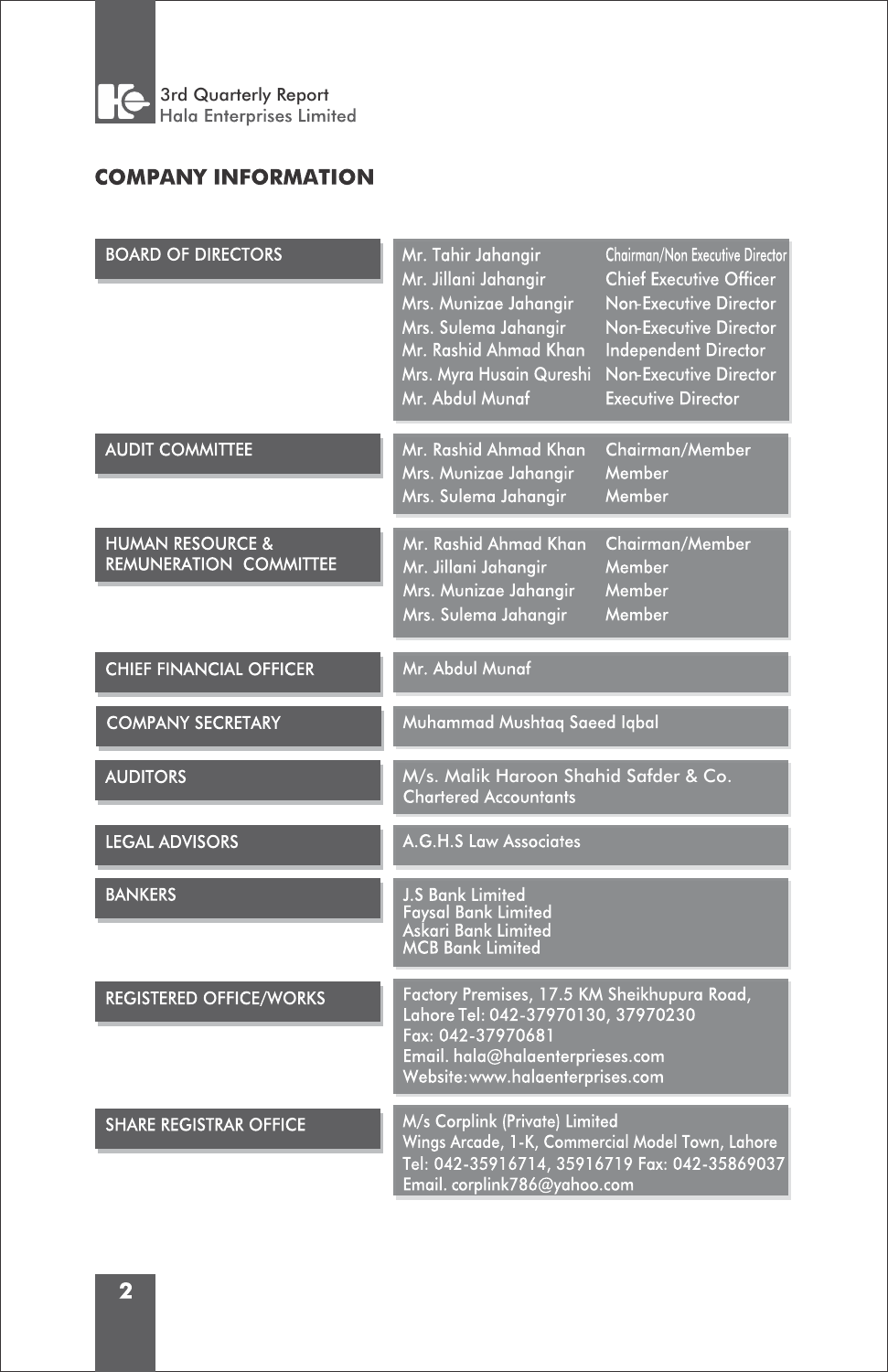

### **DIRECTOR'S REVIEW REPORT**

The Board of Directors of Hala Enterprises Limited hereby present the interim financial report of the company for the 3rd quarter ended 31<sup>st</sup> March, 2020; together with the interim financial information.

The quarter under review was probably one of the most unforeseen periods in our current history. The issue in everyone's mind has been the Covid-19 Pandemic, the sudden fall in world oil prices to unprecedented levels, coupled with a major slowdown in the world economy due to these situations.

We have witnessed a lockdown of the entire Pakistani economy in the last week of the  $3<sup>rd</sup>$ Quarter – whereas the effect of the Covid-19 situation had already started to make its mark on businesses much earlier. While the lockdown had no real effect on the overall turnover of the quarter, many European customers had asked us to slow down delivery speed as they were expected to remain in lockdown till further notice. Much of the institutional business (meaning supplies to the Hospitality sector) is expected to lose the entire summer season – for which deliveries were to take place in the  $3<sup>rd</sup>$  and  $4<sup>th</sup>$  Quarters. We too were affected and a number of orders have been postponed till further notice, while some customers cancelled their orders outright. However, our reliance on the hospitality sector remains limited to approximately 30- 40% of our total business in Europe. Therefore, in order to salvage the situation we quickly turned towards the other institutional sector – medical facilities and hospitals, and a different region – Asia-Pacific. This sales strategy is expected to help us keep sales turnover stable in the  $4<sup>th</sup>$  Quarter and we hope that the situation shall be normalized in the coming months while lockdowns are eased and borders re-open for tourism within Europe.

Our reliance on the retail sector has not seen much of a contraction – and we hope that this shall steady out within the next quarter also. Luckily we are maintaining a full order book till the end of the FY 2019-2020 and have already managed to continue back to full production.

For the period under review, the revenue of the company decreased from Rs. 267 million to Rs. 248 million i.e. about 7 % compared to the last year same period. However, due to better strategies and a higher sales price, our gross profit for the period remained the same as compared to same period last year. Operating profit improved from 9.126 million to Rs. 10.976 million; and net profit rose from 4.169 million to Rs.11.758 million.

Throughout this period we have kept on adding to our capacity, while replacing all our older machinery. This was part of our long-term strategy of BMR (Balancing, Modernization and Replacement). We are also in the process of "right-sizing" – which shall help the overall profitability of the company. Other endeavors include direct sales strategies to diversify our market and product portfolios.

We would like to take this opportunity to thank our customers, suppliers and bankers for their continued cooperation towards the progress of the company. We hope that this support continues in the future as well.

For & on behalf of the Board

efuunduhungg

(JILLANI JAHANGIR) **CHIEF EXECUTIVE OFFICER** 

**LAHORE: April 30, 2020**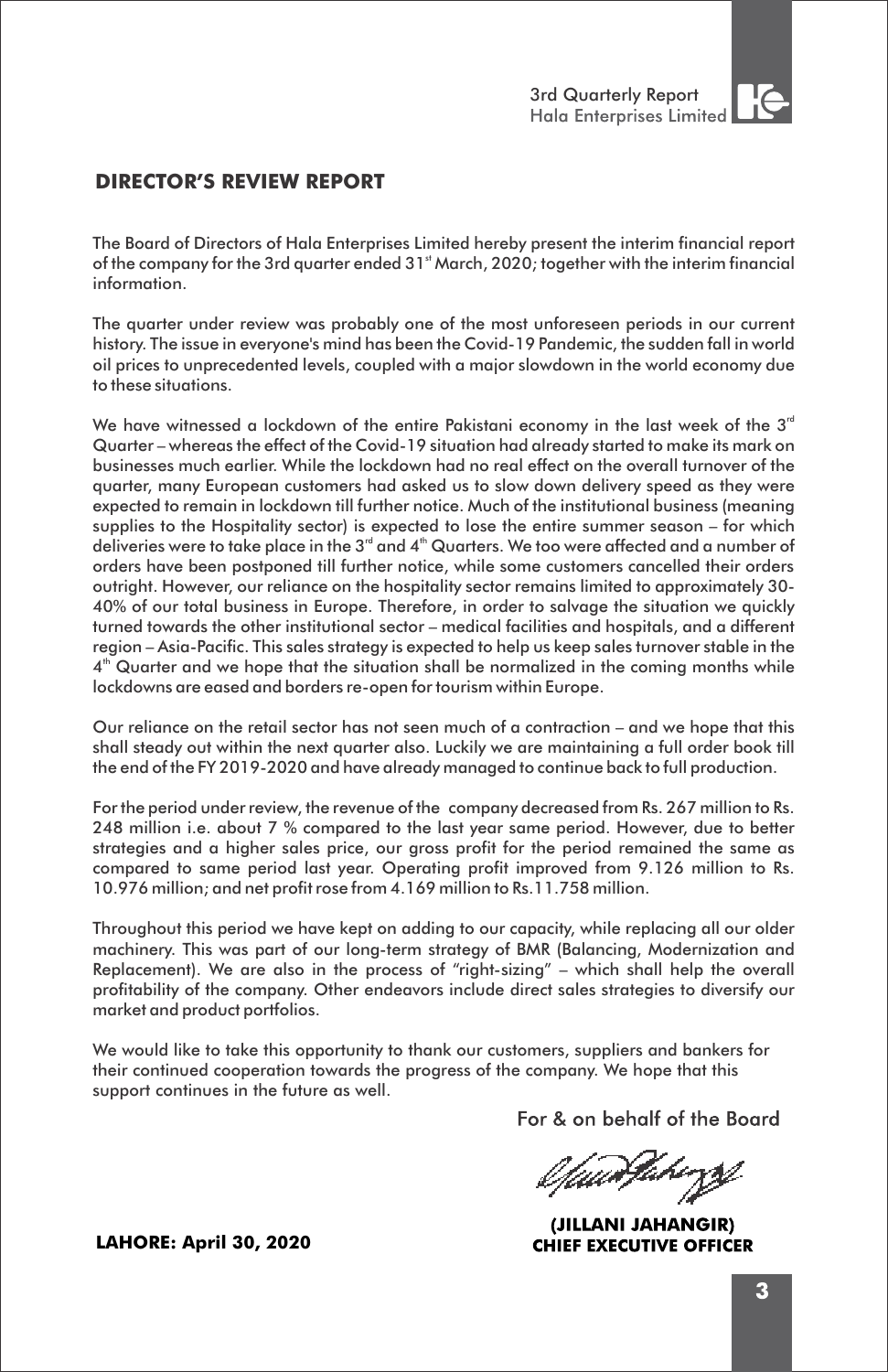

### **CONDENSED INTERIM STATEMENT OF FINANCIAL POSITION**

AS AT MARCH 31, 2020 (UN AUDITED)

|                                                       | <b>MAR 2020</b><br><b>Un-Audited</b><br>Rupees | <b>Jun 2019</b><br><b>Audited</b><br>Rupees |
|-------------------------------------------------------|------------------------------------------------|---------------------------------------------|
| <b>EQUITY AND LIABILITIES</b>                         |                                                |                                             |
| <b>Share capital and reserves</b>                     |                                                |                                             |
| Authorized share capital                              |                                                |                                             |
| 16,000,000 ordinary shares of Rs. 10 each             | 160,000,000                                    | 160,000,000                                 |
| Issued, subscribed and paid up capital                | 129,963,040                                    | 129,963,040                                 |
| Shaer deposit money                                   |                                                |                                             |
| Reserves                                              | 18.145.037                                     | 19,585,154                                  |
| <b>Accumulated loss</b>                               | (83,098,907)                                   | (116, 521, 022)                             |
| Surplus on revaluation of Property, plant & equipment | 113,853,370                                    | 135,517,101                                 |
| <b>Total equity</b>                                   | 178,862,540                                    | 168,544,273                                 |
| <b>Non Current Liabilities</b>                        |                                                |                                             |
| <b>Deferred liabilities</b>                           | 47,486,368                                     | 46,031,274                                  |
| <b>Current Liabilities</b>                            |                                                |                                             |
| Trade and other payables                              | 41,958,744                                     | 41,342,028                                  |
| Accrued mark up                                       | 606,310                                        | 558,032                                     |
| Short term borrowings                                 | 99,920,000                                     | 107,150,592                                 |
| Due to related parties                                | 5,152,120                                      | 1,750,141                                   |
| Provision for taxation                                | 2,395,474                                      | 3,698,144                                   |
| <b>Total current Liabilities</b>                      | 150,032,648                                    | 154,498,937                                 |
| Liabilities directly associated with non-current      |                                                |                                             |
| asstes classified as held for sale                    | 3,775,000                                      | 23,775,000                                  |
| <b>Contingencies and Commitments</b>                  |                                                |                                             |
|                                                       | 380,156,556                                    | 392,849,484                                 |

#### **NOTES TO THE ACCOUNTS**

- 1 These accounts are un-audited and are being submitted to the share holders in accordance with the requirements of the companies Act 2017.
- 2 Accounts policies adopted for the preparation of these accounted are the same as those applied in the preparation of the preceding annual accounts of the company
- 3 Amounts set aside in these accounts for taxation are provisional. Final liability will be determined on the basis of annual results.
- 4 Cash flow statement, comprehensive income statement and statement of changes in equity has been disclosed as per requirements of the IAS No 34
- 5 where necessary, previous figures have been re-arranged for the purpose of fair comparison.

#### **LAHORE: April 30, 2020**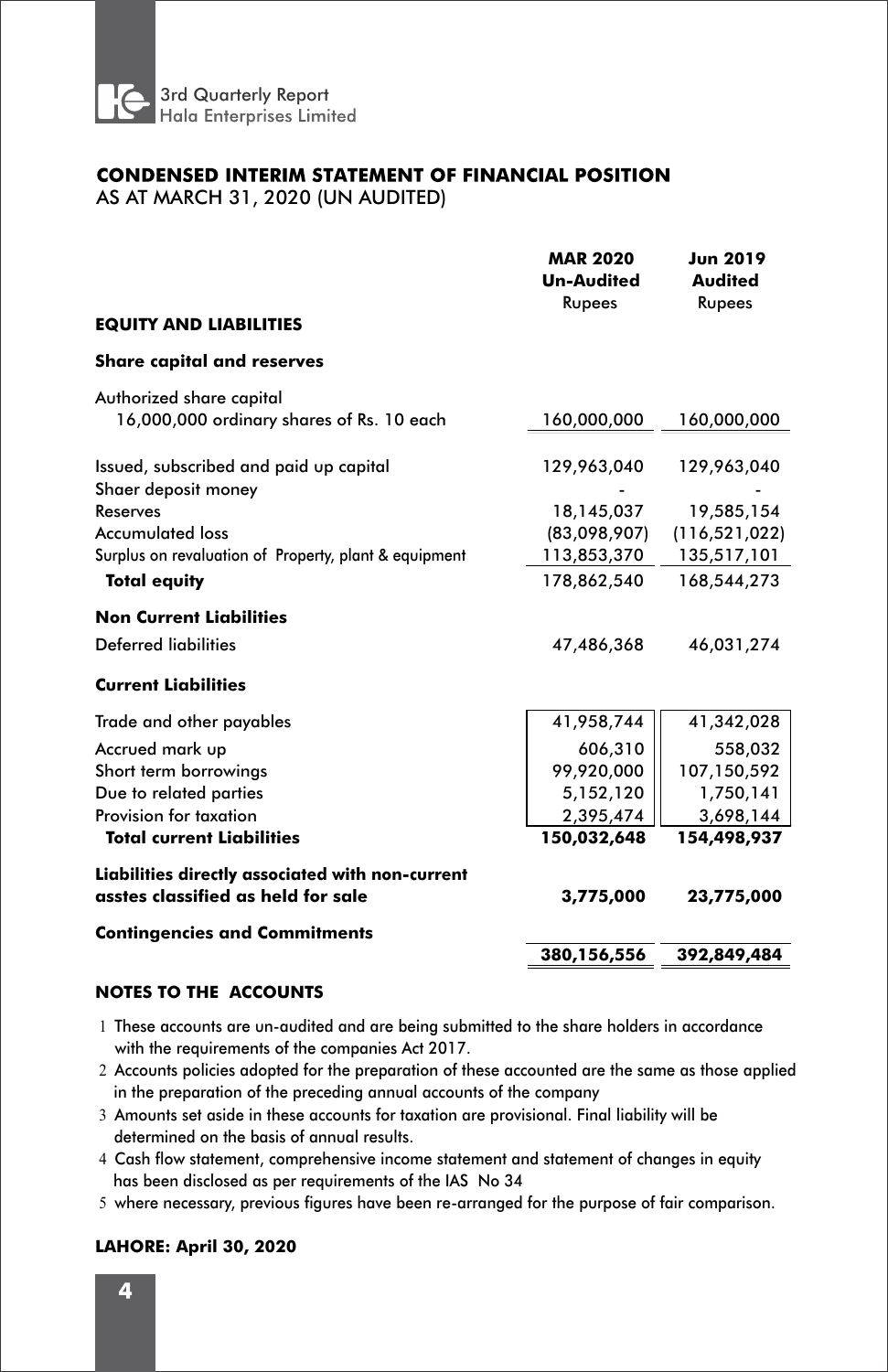#### **CONDENSED INTERIM STATEMENT OF FINANCIAL POSITION**

AS AT MARCH 31, 2020 (UN AUDITED)

|                                 | <b>MAR 2020</b><br><b>Un-Audited</b> | <b>Jun 2019</b><br>Audited |
|---------------------------------|--------------------------------------|----------------------------|
| <b>ASSETS</b>                   | Rupees                               | Rupees                     |
| <b>Non Current Assets</b>       |                                      |                            |
| Property, Plant and equipment   | 145,213,350                          | 146,056,870                |
| Long term Investments           | 10,054,384                           | 11,494,501                 |
| Long term deposits              | 5,038,617                            | 5,038,617                  |
| <b>Total Non-current assets</b> | 160,306,351                          | 162,589,988                |

#### **Current assets**

| Stores and spares                              | 8,393,021   | 7,138,553   |
|------------------------------------------------|-------------|-------------|
| Stock in trade                                 | 86,185,953  | 83,957,696  |
| Trade debts                                    | 33,172,828  | 44,783,771  |
| Advances, deposits, prepayments and            |             |             |
| other receivables                              | 43,549,673  | 40,122,320  |
| Tax refund due from Government                 | 31,052,143  | 18,090,604  |
| Due from associates                            | 6,543,704   | 5,630,844   |
| Cash and bank balances                         | 4,236,771   | 2,714,596   |
| <b>Total Current Assets</b>                    | 213,134,093 | 202,438,384 |
| Non current assets classified as held for sale | 6,716,112   | 27,821,112  |

**380,156,556 392,849,484**

l<br>mð Íhrupf

**CHIEF EXECUTIVE OFFICER**

Optichel Municip

**CHIEF FINANCIAL DIRECTOR OFFICER**

ديطة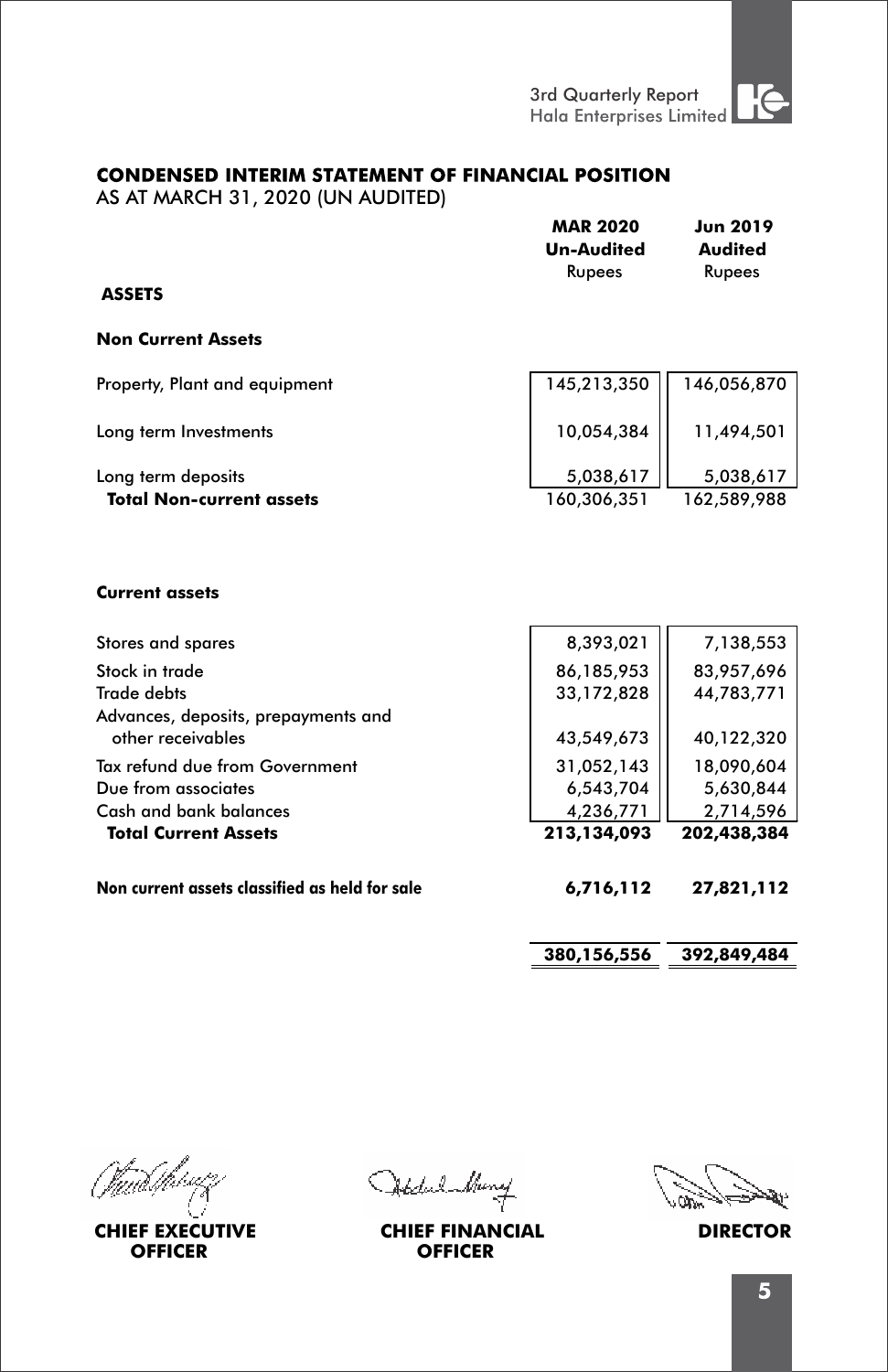

#### **CONDENSED INTERIM STATEMENT OF PROFIT OR LOSS**

FOR THE QUARTER AND 9 MONTHS PERIOD ENDED MARCH 31, 2020 (UN-AUDITED)

|                                | 9 Months Ended<br>Mar 31,2020<br>(Un-audited)<br><b>Rupees</b> | 9 Months Ended<br>Mar 31,2019<br>(Un-audited)<br><b>Rupees</b> | <b>Quarter Ended</b><br>Mar 31,2020<br>(Un-audited)<br><b>Rupees</b> | <b>Quarter Ended</b><br>Mar 31,2019<br>(Un-audited)<br><b>Rupees</b> |  |
|--------------------------------|----------------------------------------------------------------|----------------------------------------------------------------|----------------------------------------------------------------------|----------------------------------------------------------------------|--|
|                                |                                                                |                                                                |                                                                      |                                                                      |  |
| Revenue                        | 248,651,996                                                    | 267,037,048                                                    | 57,029,518                                                           | 105,151,185                                                          |  |
| Cost of sales                  | (200, 701, 102)                                                | (219, 361, 619)                                                | (44, 844, 258)                                                       | (85,993,489)                                                         |  |
| Gross profit                   | 47,950,894                                                     | 47,675,429                                                     | 12,185,260                                                           | 19,157,696                                                           |  |
| <b>OPERATING EXPENSES</b>      |                                                                |                                                                |                                                                      |                                                                      |  |
| Selling and distribution Costs | 19,150,620                                                     | 20,742,782                                                     | 5,991,663                                                            | 8,325,491                                                            |  |
| Administrative expenses        | 17,184,599                                                     | 16,462,275                                                     | 3,701,773                                                            | 5,256,213                                                            |  |
| Other operating expenses       | 641,739                                                        | 1,344,774                                                      | (21, 175)                                                            | 1,157,274                                                            |  |
|                                | (36,976,958)                                                   | (38, 549, 831)                                                 | (9,672,261)                                                          | (14, 738, 978)                                                       |  |
| <b>Operating profit</b>        | 10,973,936                                                     | 9,125,598                                                      | 2,512,999                                                            | 4,418,718                                                            |  |
| <b>Finance Cost</b>            | (6,810,813)                                                    | (6, 288, 931)                                                  | (1,516,612)                                                          | (2,029,665)                                                          |  |
| Other income                   | 9,990,735                                                      | 3,877,806                                                      | 395,558                                                              | 398,572                                                              |  |
| <b>Profit before taxation</b>  | 14,153,858                                                     | 6,714,473                                                      | 1,391,945                                                            | 2,787,625                                                            |  |
| Taxation                       | (2, 395, 474)                                                  | (2,545,004)                                                    | (215, 157)                                                           | (700, 360)                                                           |  |
| Net profit after taxation      | 11,758,384                                                     | 4,169,469                                                      | 1,176,788                                                            | 2,087,265                                                            |  |
| <b>Earning per share-Basic</b> | 0.90                                                           | 0.32                                                           | 0.09                                                                 | 0.16                                                                 |  |
|                                |                                                                |                                                                |                                                                      |                                                                      |  |

fundshirirgi

**CHIEF EXECUTIVE OFFICER**

Optichel Municip

**CHIEF FINANCIAL DIRECTOR OFFICER**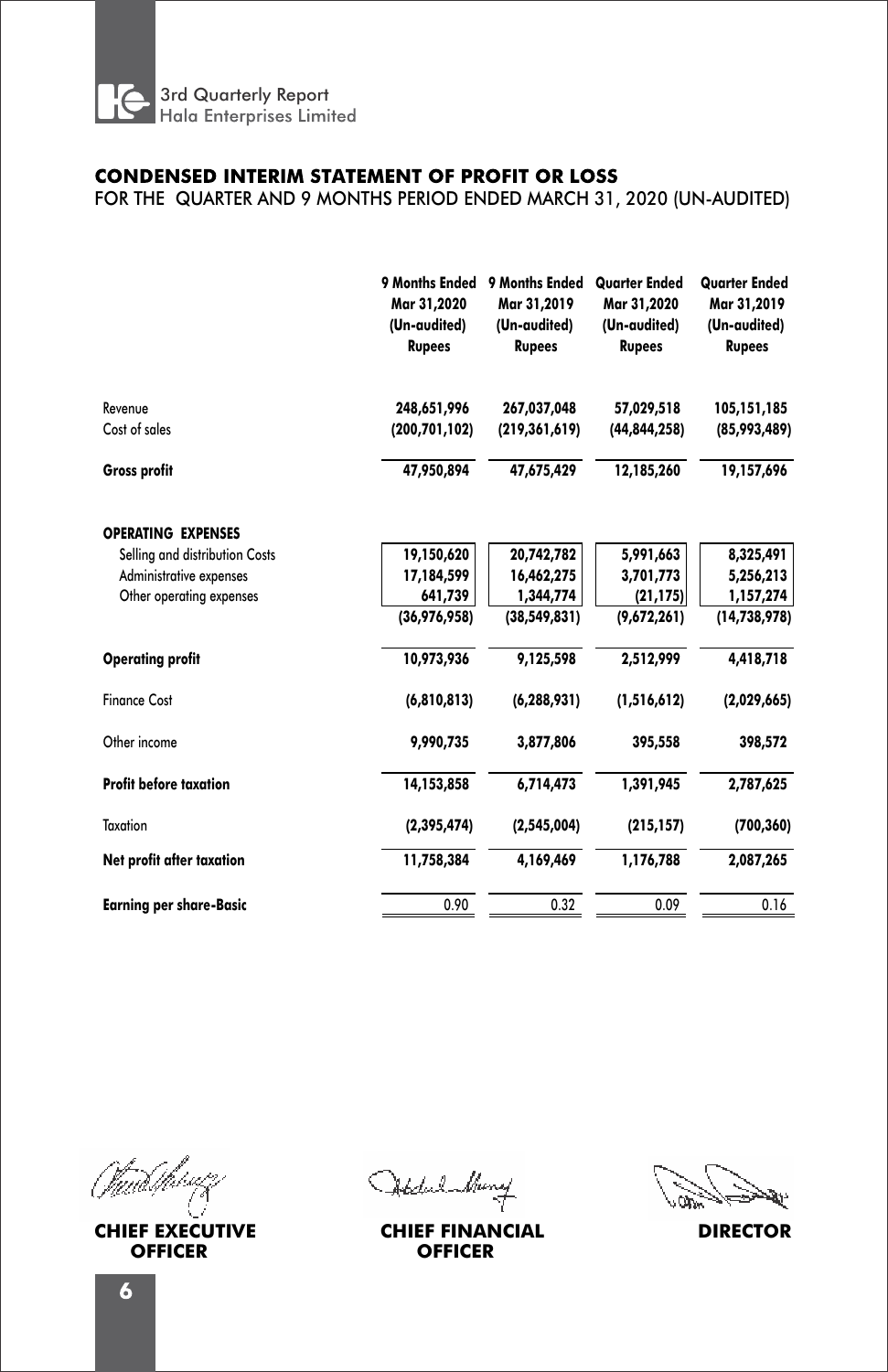#### **CONDENSED INTERIM STATEMENT OF COMPREHENSIVE INCOME**

FOR THE QUARTER AND 9 MONTHS PERIOD ENDED MARCH 31, 2020 (UN AUDITED)

|                                                                                                               | 9 MONTHS Ended              |             | <b>QUARTER Ended</b> |              |
|---------------------------------------------------------------------------------------------------------------|-----------------------------|-------------|----------------------|--------------|
|                                                                                                               | Mar.31, 2020   Mar.31, 2019 |             | Mar.31, 2020         | Mar.31, 2019 |
|                                                                                                               | Rupees                      | Rupees      | Rupees               | Rupees       |
| Profit after taxation for the period                                                                          | 11,758,384                  | 4,169,469   | 1,176,788            | 2,087,265    |
| Other comprehensive income                                                                                    |                             |             |                      |              |
| (Deficite) / surplus on remeasurement of investment<br>available for sale                                     | (1,440,117)                 | (4,402,583) | (25, 465)            | (1,074,240)  |
| Transfer from surplus on revaluation of property, plant<br>and equipment in respect of incremental deprection | 1,923,731                   | 855,031     | 641,244              | 285,010      |
| Total comprehensive income / (loss) for the period 12,241,998                                                 |                             | 621,917     | 1,792,567            | 1.298.035    |

fnst*hiveg* 

**CHIEF EXECUTIVE OFFICER**

Oktobel Muny

**CHIEF FINANCIAL DIRECTOR OFFICER**

٩٠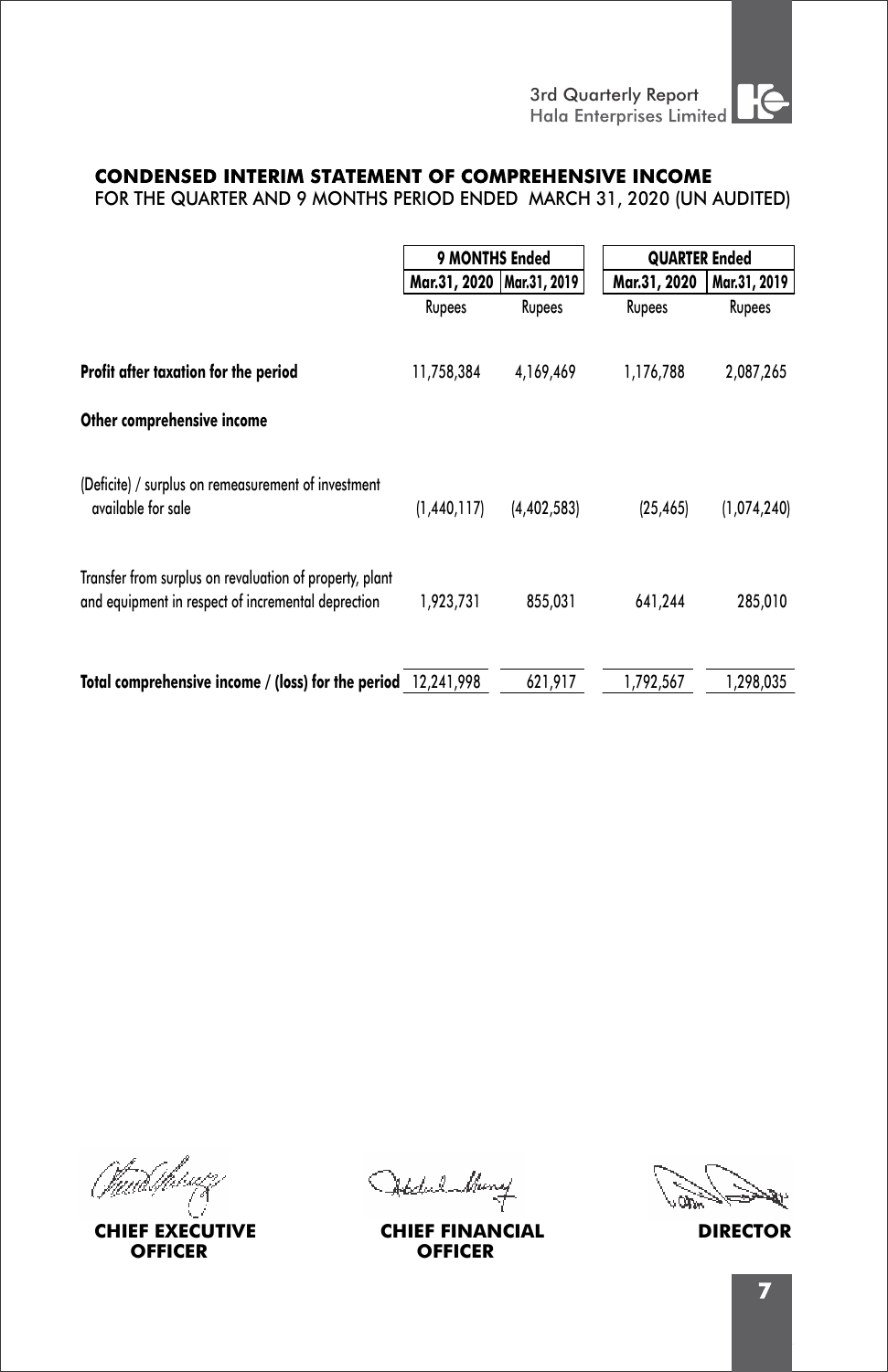

#### **CONDECSED INTERIM STATEMENT OF CASH FLOWS**

### FOR THE 9 MONTHS PERIOD ENDED MARCH 31,2020 (UN-AUDITED)

| <b>CASH FLOW FROM OPERATING ACTIVITIES</b>                | 9 Months ended<br>Mar. 31, 2020<br>(UN-AUDITED)<br>Rupees | 9 Months ended<br>Mar. 31, 2019<br>(UN-AUDITED)<br>Rupees |
|-----------------------------------------------------------|-----------------------------------------------------------|-----------------------------------------------------------|
|                                                           |                                                           |                                                           |
| Profit before taxation                                    | 14, 153, 858                                              | 6,714,473                                                 |
| Adiustments for :                                         |                                                           |                                                           |
| Depreciation                                              | 4,560,231                                                 | 3,146,797                                                 |
| Provision for gratuity<br>Dividend incone                 | 4,039,444                                                 | 3,939,444                                                 |
|                                                           | (176, 701)                                                |                                                           |
| Gain on disposal of property, plant and equipment         | (8, 576, 329)                                             |                                                           |
| <b>Finance costs</b>                                      | 6,810,813                                                 | 6,288,931                                                 |
|                                                           | 6,657,458                                                 | 13,375,172                                                |
|                                                           | 20,811,316                                                | 20,089,645                                                |
| Operating profit before working capital changes           |                                                           |                                                           |
| (Increase) / decrease in current assets                   |                                                           |                                                           |
| Stores and spares                                         | (1, 254, 468)                                             | 588,959                                                   |
| Stock in trade                                            | (2,228,257)                                               | 1,189,010                                                 |
| <b>Trade debts</b>                                        | 11,610,943                                                | (6, 289, 035)                                             |
| Advances, deposits, prepayments and other receivables     | (17, 569, 025)                                            | (6, 469, 711)                                             |
| Balance due from related parties / associates             | (912, 860)                                                | 125,610                                                   |
|                                                           |                                                           |                                                           |
| (Decrease)/ increase in current liabilities               |                                                           |                                                           |
| Balance due to related parties / associates               | 3,401,979                                                 | (3, 290, 112)                                             |
| Trade and other payables                                  | 616,716                                                   | 2,233,945                                                 |
|                                                           | (6, 334, 972)                                             | (11,911,334)                                              |
|                                                           | 14,476,344                                                | 8,178,311                                                 |
| Cash generated from operations                            |                                                           |                                                           |
| Income tax paid                                           | (2,797,359)                                               | (2,836,300)                                               |
| Finance cost paid                                         | (6,762,535)                                               | (7, 449, 259)                                             |
| <b>Gratuity paid</b>                                      | (2,584,350)                                               | (3, 112, 228)                                             |
|                                                           |                                                           |                                                           |
| Net cash (used in) / from operating activities            | 2,332,100                                                 | (5,219,476)                                               |
| <b>CASH FLOW FROM INVESTING ACTIVITIES</b>                |                                                           |                                                           |
| Property, plant and equipment                             | (6,061,659)                                               | (1, 367, 542)                                             |
| Proceeds from disposl of property, plant and equipment    | 32,305,625                                                |                                                           |
| Dividend income                                           | 176,701                                                   |                                                           |
| Advance against assets held for sale                      | (20,000,000)                                              |                                                           |
| Net cash generated from / (used in) investing activities  | 6,420,667                                                 | (1, 367, 542)                                             |
| <b>CASH FLOW FROM FINANCING ACTIVITIES</b>                |                                                           |                                                           |
|                                                           |                                                           |                                                           |
| Long term loan from directors and associated undertakings |                                                           |                                                           |
| Short term finances                                       | (7, 230, 592)                                             | 7,844,474                                                 |
| Net cash from / (used in) financing activities            | (7, 230, 592)                                             | 7,844,474                                                 |
| Net increase / decreasin cash and cash equivalents        | 1,522,175                                                 | 1,257,456                                                 |
| Cash and cash equivalents at the beginning of year        | 2,714,596                                                 | 2,817,970                                                 |
| Cash and cash equivalents at the end of period            | 4,236,771                                                 | 4,075,426                                                 |
|                                                           |                                                           |                                                           |
| Abeliel Muny                                              |                                                           |                                                           |

**CHIEF EXECUTIVE OFFICER**

÷. 7

¥.

ستهويهما فالمكام ĸ

**CHIEF FINANCIAL DIRECTOR OFFICER**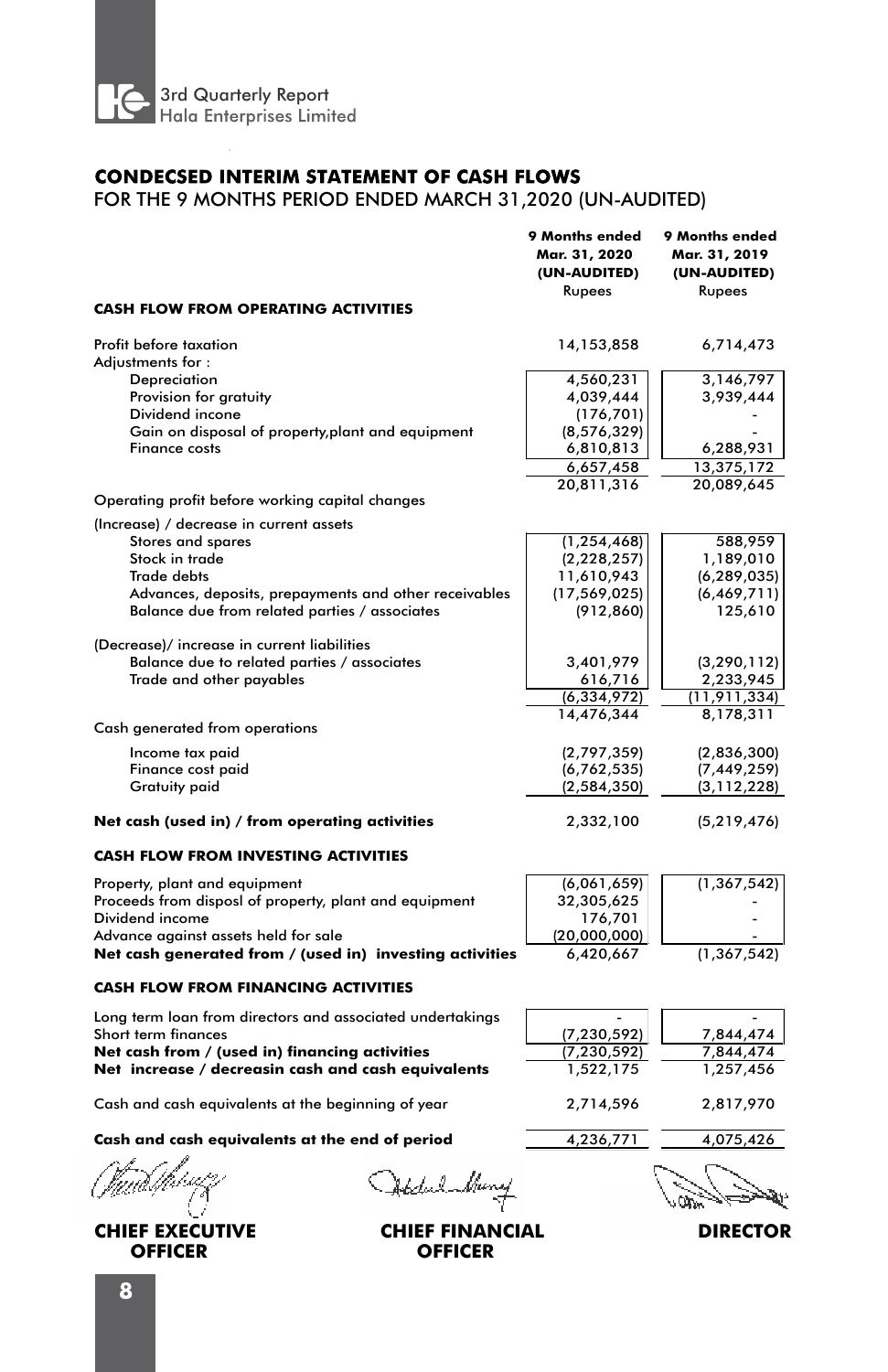

# **CONDENSED INTERIM STATEMENT OF CHANGES IN EQUITY**

FOR THE QUARTER AND 9 MONTHS PERIOD ENDED MARCH 31,2020 (UN-AUDITED)

|                                                                                                                                   |                  |                                  |                    | <b>Reserves</b>                                                |                    |               | Surplus on              |                                                            |                            |
|-----------------------------------------------------------------------------------------------------------------------------------|------------------|----------------------------------|--------------------|----------------------------------------------------------------|--------------------|---------------|-------------------------|------------------------------------------------------------|----------------------------|
| <b>Particulars</b>                                                                                                                | Share<br>Capital | Share<br><b>Deposit</b><br>Money | Capital<br>Reserve | Fair Value<br>Reserve of<br><b>Financial</b><br>Assets a FVOCI | Revenue<br>Reserve | Total         | Accccumulated<br>Loss   | revaluation of<br>property, plant<br><b>&amp;equipment</b> | Total                      |
| Balance as at July 01,2018                                                                                                        | 68,040,000       | 61.923.044                       |                    | 2,274,287 14,955,946 7,000,000                                 |                    | 24,230,233    | (124, 590, 308)         | 80,571,990                                                 | 110,174,959                |
| Net profit for the 9 months period ended Mar 31, 2019<br>Total comprehensive loss for the 9 months<br>Period ended March 31, 2019 |                  |                                  |                    | (4, 402, 583)                                                  |                    | (4, 402, 583) | 4,169,469               |                                                            | 4,169,469<br>(4, 402, 583) |
| Incremental deprciation for the year on surplus<br>on revaluation of property, plant &equipment                                   |                  |                                  |                    |                                                                |                    |               | 855,031                 | (855, 031)                                                 |                            |
| Issuance of shares during the period                                                                                              | 61,923,044       | (61, 923, 044)                   |                    |                                                                |                    |               |                         |                                                            |                            |
| Balance as at Mar 31,2019                                                                                                         | 129,963,044      |                                  | 2,274,287          | 10,553,363                                                     | 7,000,000          | 19,827,650    | (119, 565, 808)         | 79,716,959                                                 | 109,941,845                |
| Net profit for the year ended Jun 30, 2019<br>Other comprehensive income for the year                                             |                  |                                  |                    | (4,645,079)                                                    |                    | (4,645,079)   | 7,839,313<br>(910, 068) |                                                            | 7.839.313<br>(5,555,147)   |
| Period ended March 31,2018<br>Incremental deprciation for the year on surplus<br>on revaluation of property, plant &equipment     |                  |                                  |                    |                                                                |                    |               | 1,140,041               | (1, 140, 041)                                              |                            |
| Total comprehensive income for the 9 months<br>period ended march 31,2018 reversed                                                |                  |                                  |                    | 4,402,583                                                      |                    | 4,402,583     | (4,169,469)             |                                                            | 233,114                    |
| Incremental deprciation for the year on surplus<br>on revaluation of property for 9 months reversed                               |                  |                                  |                    |                                                                |                    |               | (855, 031)              | 855,031                                                    |                            |
| Transferred to due from related parties                                                                                           | (4)              |                                  |                    |                                                                |                    |               |                         |                                                            | (4)                        |
| Surplus realized on disposal for 9 months reversed                                                                                |                  |                                  |                    |                                                                |                    |               |                         | 56,085,152                                                 | 56,085,152                 |
| Balance as at June 30,2019                                                                                                        | 129.963.040      | $\ddot{\phantom{0}}$             | 2.274.287          | 10,310,867                                                     | 7.000.000          | 19.585.154    | (116, 521, 022)         | 135,517,101                                                | 168,544,273                |
| Balance as at June 30, 2019                                                                                                       | 129,963,040      |                                  | 2.274.287          | 10,310,867                                                     | 7.000.000          | 19,585,154    | (116, 521, 022)         | 135,517,101                                                | 168,544,273                |
| Net profit for the 9 months period ended Mar 31, 2020                                                                             |                  |                                  |                    |                                                                |                    |               | 11,758,384              |                                                            | 11,758,384                 |
| Total comprehensive loss for the six months<br>Period ended March 31,2020                                                         |                  |                                  |                    | (1,440,117)                                                    |                    | (1,440,117)   |                         |                                                            | (1,440,117)                |
| Incremental deprciation for the year on surplus<br>on revaluation of property, plant &equipment                                   |                  |                                  |                    |                                                                |                    |               | 1,923,732               | (1,923,732)                                                |                            |
| Transfer from surplus on revaluation of property<br>plant &equipment on disposal                                                  |                  |                                  |                    |                                                                |                    |               | 19,740,000              | (19,740,000)                                               |                            |
| Balance as at Mar. 31, 2020                                                                                                       | 129,963,040      |                                  | 2,274,287          | 8,870,750                                                      | 7,000,000          | 18,145,037    | (83,098,906)            | 113,853,369                                                | 178,862,540                |

landshirup j

**CHIEF EXECUTIVE OFFICER**

Oktobel Muny

**CHIEF FINANCIAL DIRECTOR OFFICER**

سيمط